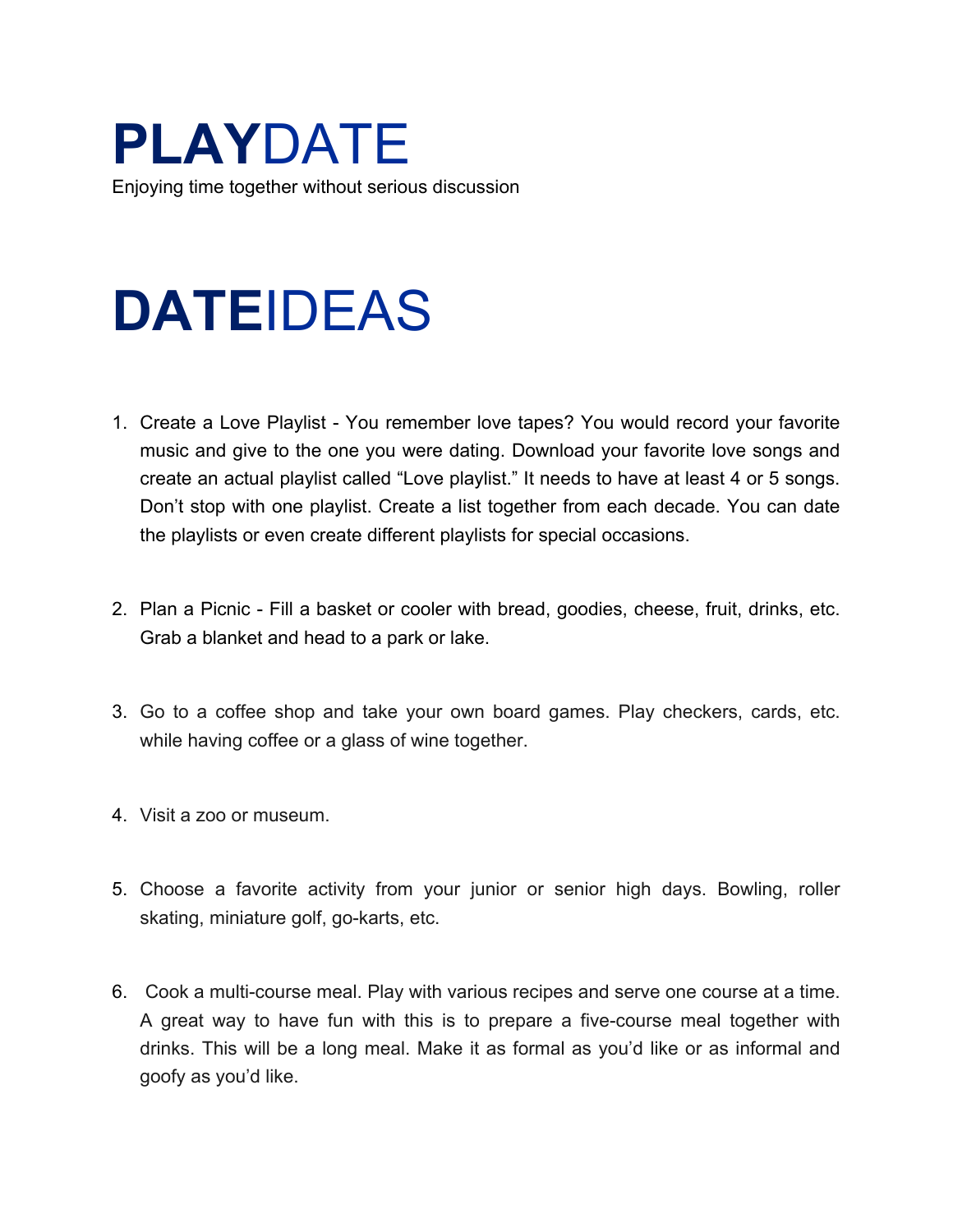- 7. Go fishing on the weekend. This is a great date whether you catch fish or not.
- 8. To add some random fun to your evening, go to a karaoke bar and sing your favorite songs as loud as you can with people you've never met before.
- 9. Go on a picture date. Find random sites around your city and take pictures of one another. To add more fun to it, make a theme around your pictures. For instance, go out as a tourist. Or go out together as if you were living in the 1950's, dress the part, hit a diner and take fun pictures. You could also go as outdoorsy folks and take pictures in an outdoor store like REI or wearing camouflage.
- 10.Decide on a new hobby or activity together and begin practicing. For instance, you may decide you're going to run a 10k or a marathon together. Start running together to train for it. Perhaps you're wanting to learn an instrument together. Sign up and begin taking lessons and practicing together.

### **PLAY**52

- 1. On a scale of 1-10, how would you rate our "playtime" together?
- 2. How are you feeling the grind of life this week?
- 3. What parts of your job are the most tedious and exhausting?
- 4. How long does it take you each night to unwind physically, emotionally and relationally from work?
- 5. What are some escape mechanisms we use in the midst of the grind?
- 6. Why does play feel irresponsible to adults?
- 7. If you can't enjoy life, you can't enjoy your spouse. What can you do today to better appreciate and enjoy life? (This is a personal question, not a marriage question).
- 8. We need to spend bours a week playing together.
- 9. If we have only 20 minutes to play, what should be our go-to activity?
- 10.What one leisure activity do you wish I would do with you more often?
- 11.Are there barriers to "play" that have been preventing us from having fun together (e.g. attitudes, lack of similar interests, laziness, work schedule, kids, etc.)?
- 12.What are some creative ways of overcoming these barriers to increase play in our relationship?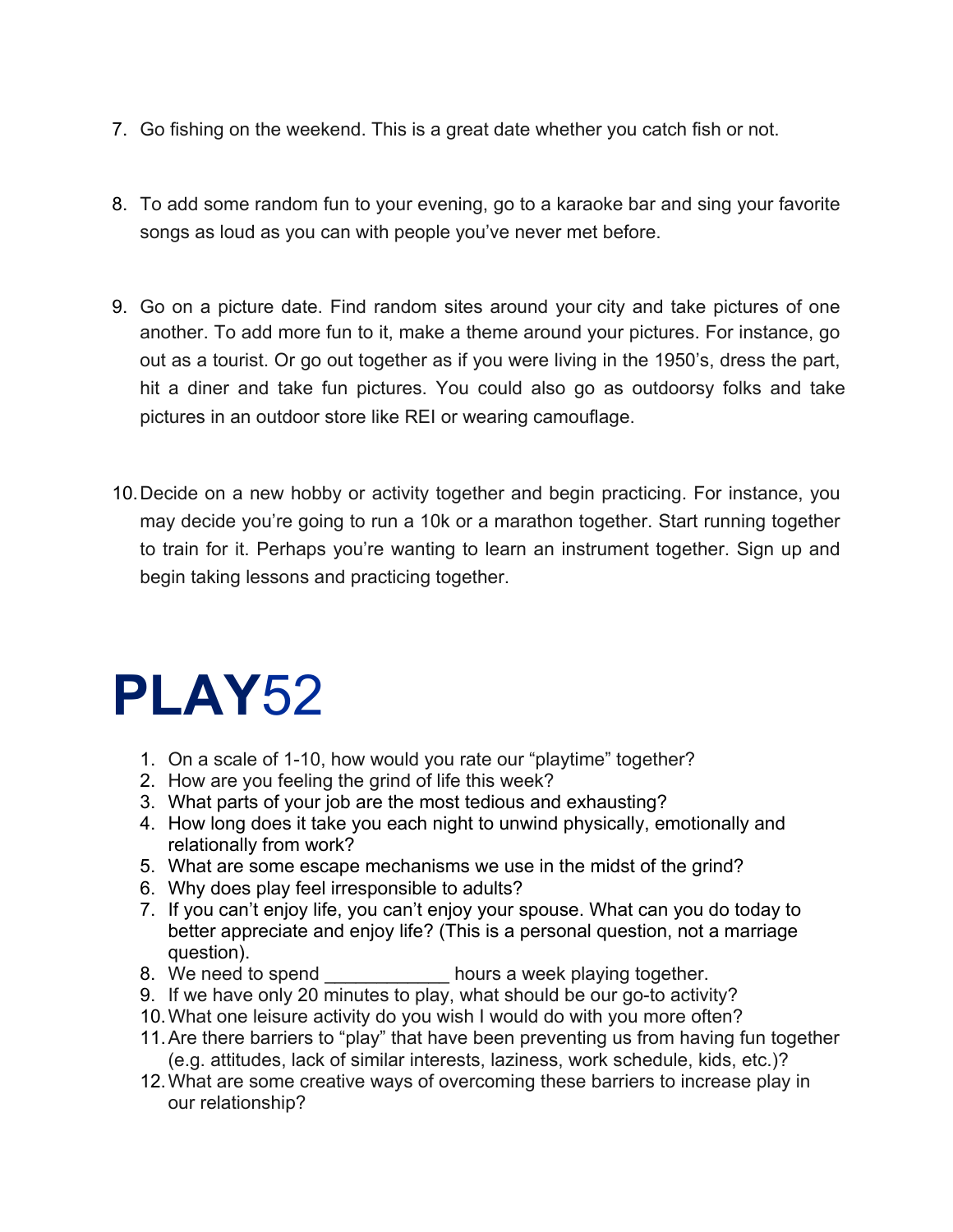- 13.Are there attitudes/ behaviors you see in me that make certain activities we do together unenjoyable for you (e.g. married to cell phone, poor attitude, etc.)?
- 14.What is the most frustrating thing I do when we try to do an activity together?
- 15.What one activity do you dislike doing that I really enjoy?
- 16.What could we do together to make that activity more enjoyable for you?
- 17.What is your best memory of a time we "played" together?
- 18.What one recreation do you most wish we would do together if we could do anything at all?
- 19.Is there a particular hobby you wish we could take up together?
- 20.Do you feel more satisfied by planned leisure activities or when we're spontaneous?
- 21.What activities make you feel most loved?
- 22.What can I do to make leisure together more enjoyable for you?

#### (Spontaneous Play)

- 23.What makes being spontaneous difficult for us?
- 24.How could we build some more spontaneity into our daily/weekly routine?
- 25.What's the best memory you have of being spontaneous together?
- 26.Would you be willing to play or walk in the rain together?
- 27. Going skinny-dipping together would be
- 28.What concerns would you have about dropping everything for a 2-3 day unplanned road trip out of town together, planning as you go?

#### (Daily Play)

- 29.Where in our daily routine do we have the most time for play?
- 30.What are some ways we could turn everyday household chores into a playful time together?
- 31.How could we add/ combine an exercise / fitness regiment where we're working out together a few times a week?
- 32.What activities do we currently do apart that we could start doing together more often (e.g. grocery shopping, cooking together, working out, etc.)
- 33.What are some creative ways we could redesign our house together?
- 34.Is there yard work, landscaping or gardening we could do together?
- 35.What hobby or activity do we have the most common interest in?
- 36.How can we implement that activity into our daily lives?

(Intentional Play)

- 37.On a scale of 1-10 how satisfied are you with how intentional I am at planning leisure activities?
- 38.What are some ways we can be more intentional at making playtime happen in our relationship?
- 39.What is your favorite season of the year for leisure activities?
- 40.If you could create a bucket list of 12 activities/ playtime experiences for the next year, what would you put on that list?
- 41.What are 3 activities you have done that you'd love for your spouse to try?
- 42.What do you think about planning a camping trip together this summer?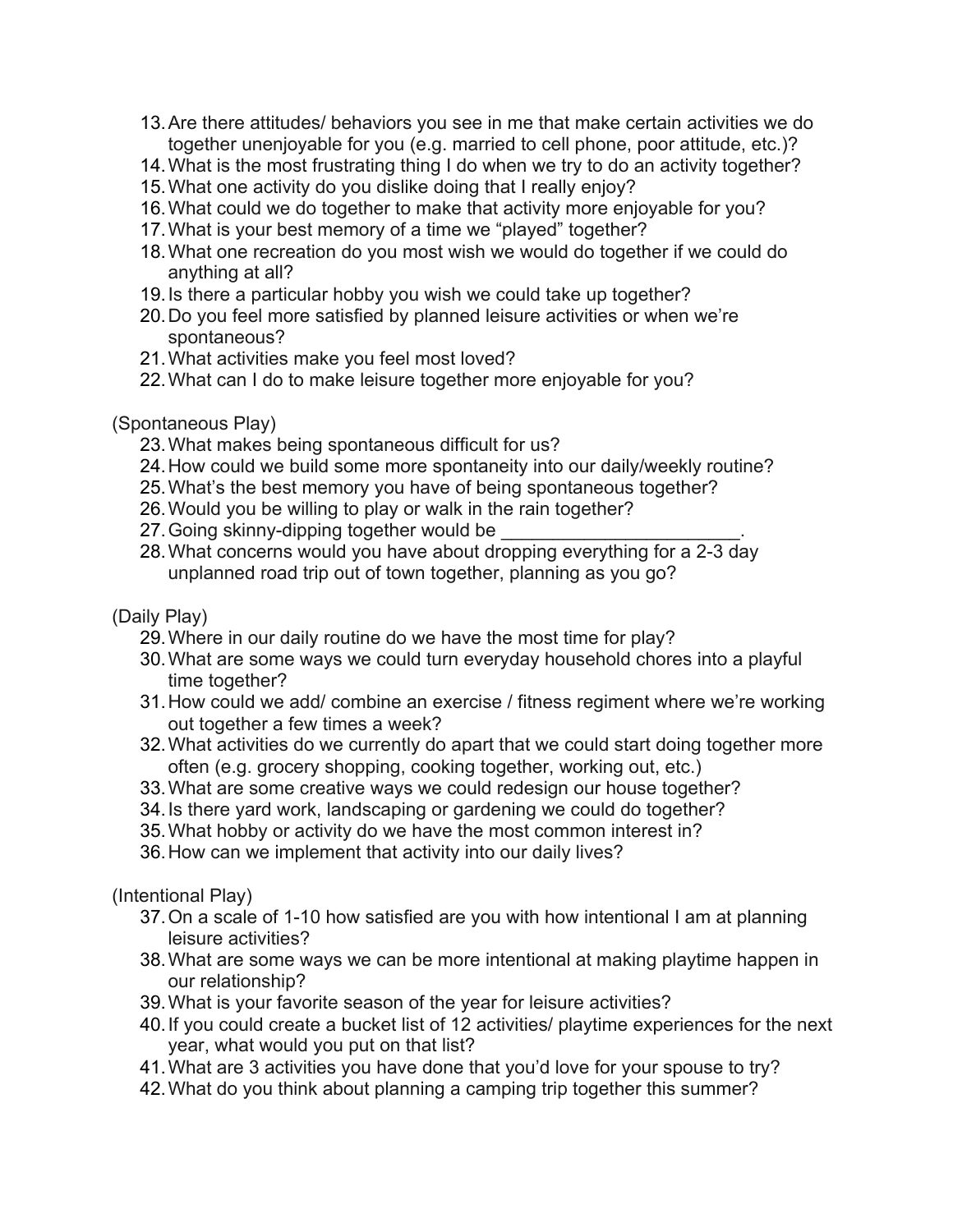- 43.What are some memories you could create together by stretching the other person's skills and interests (e.g. teaching your husband to decorate, taking your wife along with you golfing, etc.)
- 44.Are there any sports you would enjoy playing or getting more involved in together?
- 45.What is an act of kindness or charity you could do for your neighbors?
- 46.What is your ideal night out?
- 47.What are your 5 most favorite restaurants?
- 48.What are your 5 most favorite desserts?
- 49.What are your 5 most favorite indoor recreational activities (e.g. movies, laser tag, karaoke, bowling, etc.)
- 50.What are your 5 most favorite outdoor recreational activities (e.g. hiking, fishing, miniature golf, swimming, etc.)
- 51.How do you feel about setting a goal together that will require playtime to accomplish that goal (e.g. training for and running a race together, taking dance lessons, taking a cooking class, etc.)
- 52.How could we spice up that particular room to make it more playful?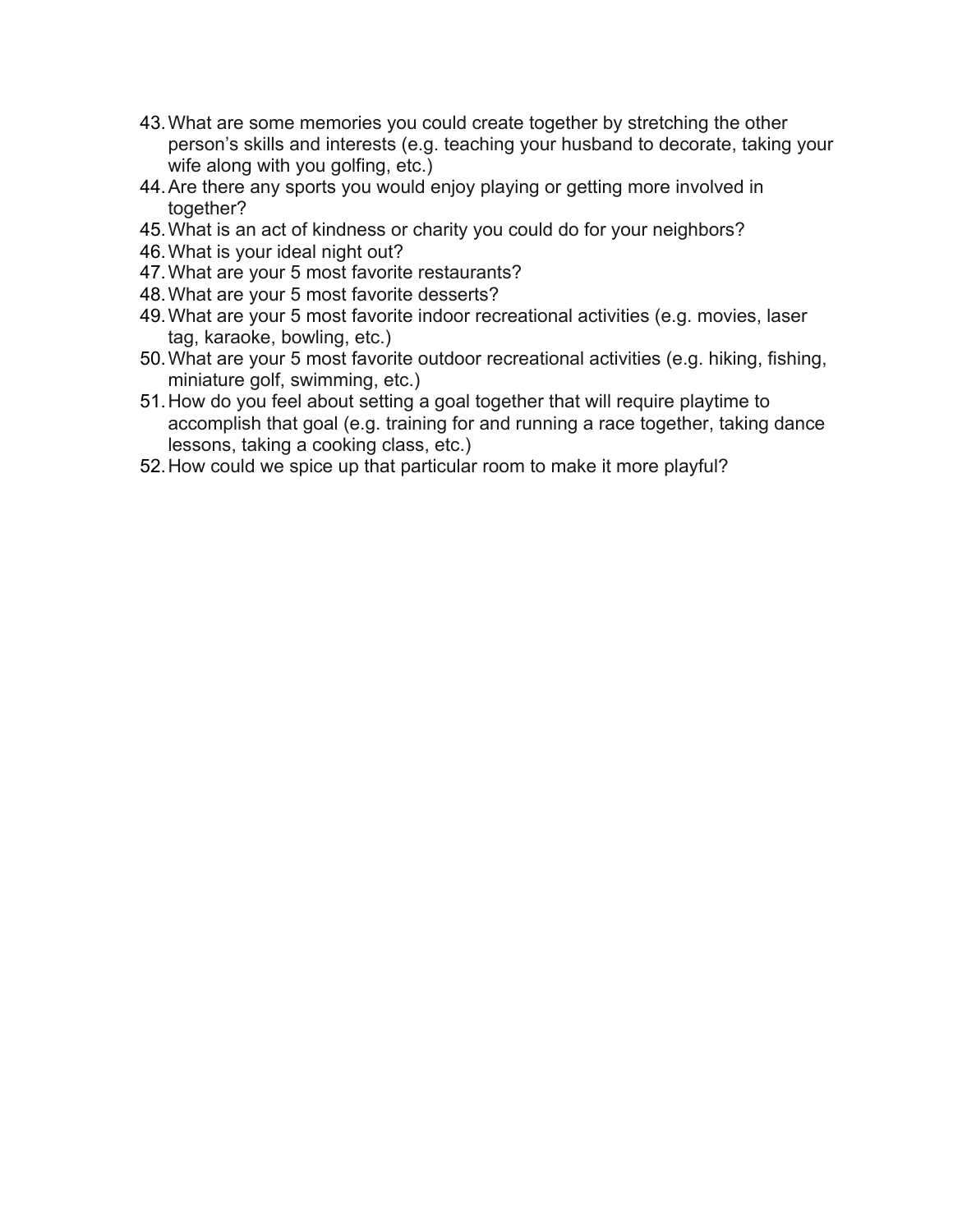# **LAUGH**DATE

Learning to lighten up and not take ourselves too seriously

## **DATE**IDEAS

1. Youtube Date - Spend an hour on Youtube watching great videos that will make you laugh. Here are a few to get you started:

http://www.youtube.com/watch?v=yR0lWICH3rY http://www.youtube.com/watch?v=RP4abiHdQpc http://www.youtube.com/watch?v=NAFiU6bZ678 http://www.youtube.com/watch?v=mIMFL9wRaJE

- 2. Meet for lunch or go to a coffee shop or somewhere you enjoy being together and take the Laugh52 list and share stories with one another.
- 3. What's your favorite comedy of all time? Rent that movie for old time's sake and stay home together and laugh. You could even rent a holiday comedy out of season. (Elf, Christmas Vacation, etc.)
- 4. Book tickets to go see a comedian coming to the area.
- 5. Set a date night either together or with other couples and play "Whose Line Is It Anyway." You can find a list of the games from the TV show by simply doing a Google search of the show. Have fun with the ad libs all night long.
- 6. Take a mini-road trip and do karaoke in the car. Sing your favorite songs as loud as you can. Sing the greatest duets of all time. Here are 5 of Billboard's Top Duets of All Time:

#35 - I've Got You Babe (1965) Sonny and Cher

#31 - I Knew You Were Waiting (1987) Aretha Franklin/George Michael #26 - I've Had the Time of My Life (1987) Bill Medley and Jennifer Warnes #9 - Islands in the Stream (1983) Kenny Rogers and Dolly Parton #1 - Endless Love (1981) Diana Ross and Lionel Richie

- 7. Find an activity neither one of you are that good at and attempt it together. For instance you could go roller skating, ice skating, kayaking, tandem biking, etc.
- 8. Take out the old yearbooks/annuals. Go through and laugh at yourself. Your dress, hairstyle, etc. Categorize and rank them. Ugliest hairdo. Most gaudy dress.
- 9. Sign up for a dance lesson. The dance instructor determines the level of fun. If he or she is super strict and serious, that gives less seasoned dancers something to laugh about. This date will force you out of your comfort zone.
- 10.Spend one hour at an arcade. After you get over your anger at the price of games these days, try some of the physical games (dancing, basketball shooting, skeeball, strength games). You'll get a laugh out of the competitive spirit that rise up in you.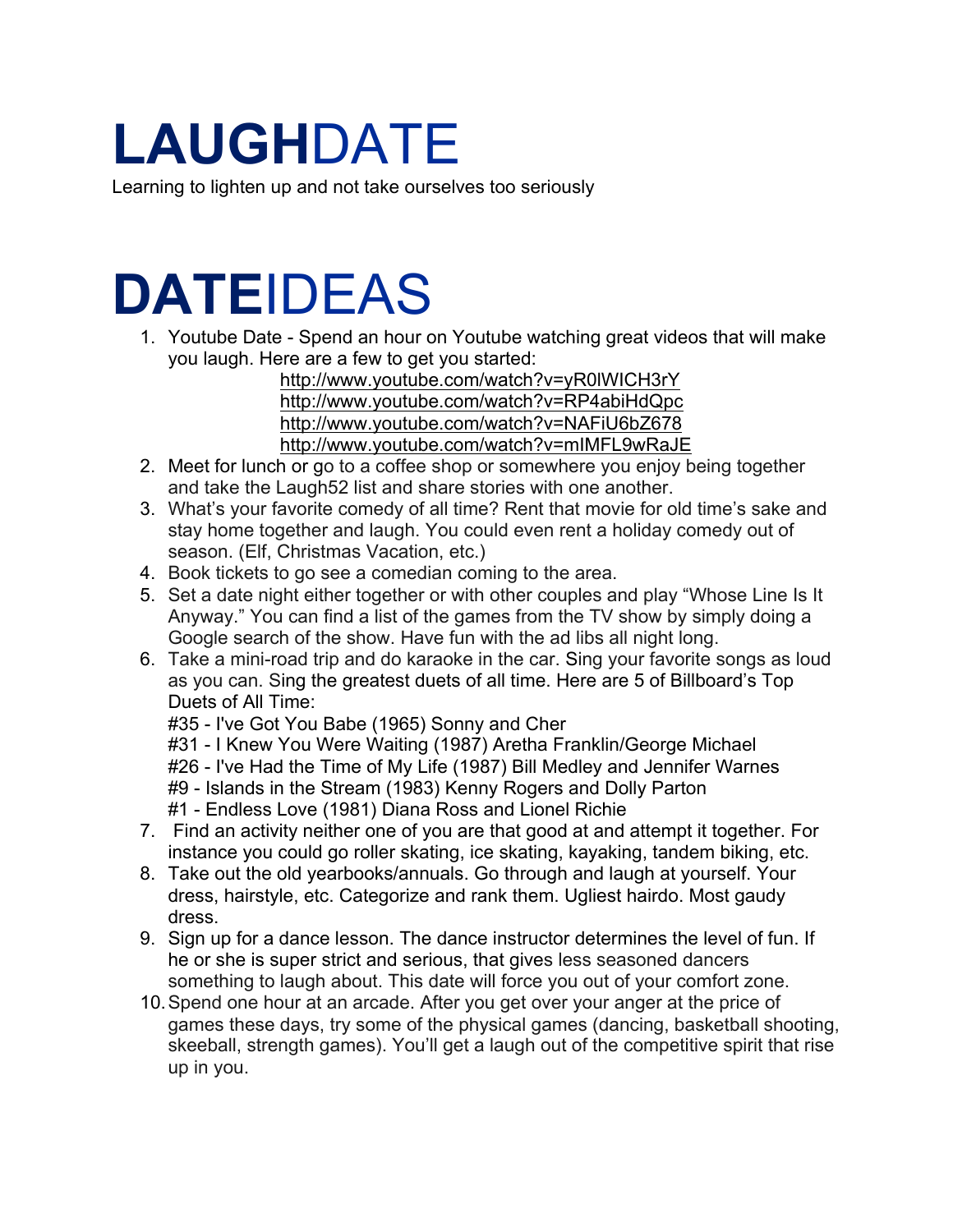## **LAUGH**52

- 1. In what ways do I take myself too seriously?
- 2. Is there a vacuum of laughter in our home?
- 3. In what areas of life do I need to lighten up?
- 4. Practice and deliver a one-liner from a famous comedian (this may take some time in front of the mirror rehearsing before the date). Here are some to get you started...

I don't like country music, but I don't mean to denigrate those who do. And for the people who like country music, denigrate means "put down." || Bob Newhart

Changing a diaper is a lot like getting a present from your grandmother—you're not sure what you've got but you're pretty sure you're not going to like it. || Jeff Foxworthy

I took a speed reading course and not to brag but my speed shot up to forty-three pages a minute. But my comprehension plummeted. || Brian Regan

- 5. Think back to when you were in elementary school, what is the funniest experience you remember?
- 6. When was the last time you laughed so hard you cried?
- 7. Who is the funniest person you've ever met?
- 8. What is the craziest thing you ever did in a store?
- 9. When was the last time you tripped and fell in front of others?
- 10.Name the most embarrassing thing that's happened to you in the last year?
- 11.What is the funniest movie you've ever seen?
- 12.What is the most embarrassing thing you've ever done while playing with (our) kids?
- 13.Fastest way to make your kids laugh?
- 14.What makes you laugh the hardest?
- 15.What's the funniest thing I've ever said to you?
- 16.What is the funniest thing you've ever seen me do?
- 17.What is the grossest thing you've ever eaten?
- 18.When was the last time I really made you laugh?
- 19. Fill in the blank: I'm most fun to be around when I
- 20.What is the funniest thing you've ever heard our kids say?
- 21.When was the last time you had to bite your lip to keep from laughing?
- 22.What do you do or think about to keep from laughing at an inappropriate time?
- 23.Name the last time you laughed at a really inappropriate time.
- 24.Name the last time you busted out laughing after watching a stranger.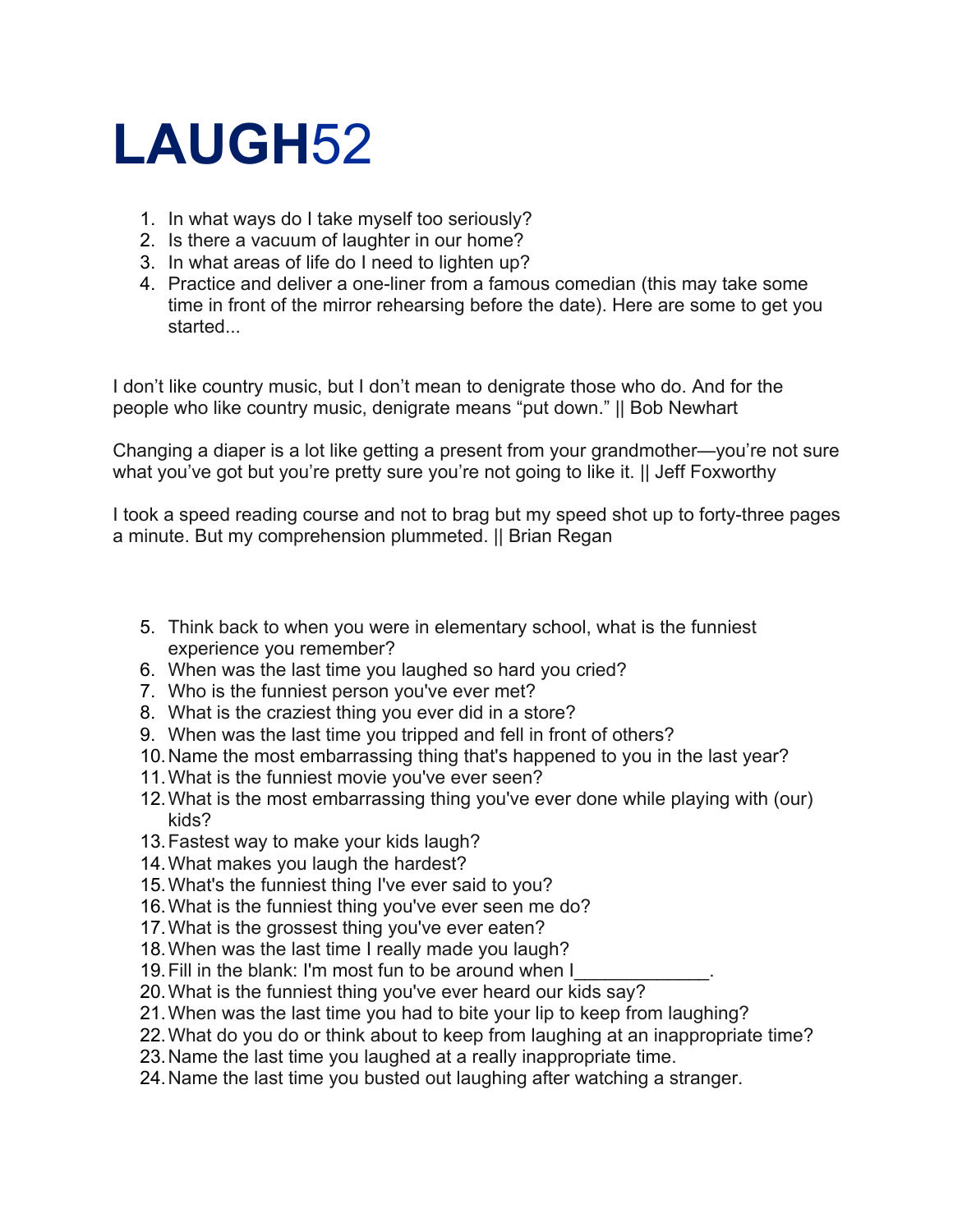- 25.Looking back at pictures from your younger days, what was the most embarrassing hairstyle you sported?
- 26.Most embarrassing outfit you've ever been caught wearing?
- 27.If you weren't worried about what other people thought, what is the one thing you wish you could do in public?
- 28.If you knew no one would see you, what dance would you do down the aisles of a store?
- 29.Your favorite but most embarrassing dance move?
- 30.Have you ever left the house forgetting an important article of clothing?
- 31.Name one song or movie you love but are embarrassed to admit.
- 32.What was the last time you were genuinely scared about something that turned out to be absolutely harmless?
- 33.What is the most embarrassing thing you've had to buy at a store?
- 34.Is there one photo of yourself that you laugh at every time you see it?
- 35.What's the silliest thing you remember us doing together?
- 36.What's the funniest license plate or bumper sticker you've ever seen?
- 37.Funniest moment in church?
- 38.If you didn't have to act your age for a day, what kid-like things would you love to do?
- 39.Have you ever laughed or wanted to laugh watching me sleep?
- 40.If you're having a bad day, what can I do to make you laugh?
- 41.What word do you think is just weird?
- 42.What's the most embarrassing gift you ever received but had to act like you liked it?
- 43.When you were in high school what did you wear that made you feel super cool but now is just embarrassing?
- 44.When was the last time the kids embarrassed you in public by something they said or did?
- 45.Have you ever sent a text/email to someone else that was supposed to go to me?
- 46.When was the last time we had a disagreement that ended in us laughing at ourselves?
- 47.When was the last time you saw a couple that wore matching outfits? Have we ever done that?
- 48.If I'm grumpy, what's one thing you try to do to snap me out of it?
- 49. When you can't help but smile.
- 50.Name something your parents said on a regular basis that drove you crazy but now makes you smile.
- 51.What's the most embarrassing thing you ever saw your parents do?
- 52.If your siblings were here and told a funny story about you, what would they say?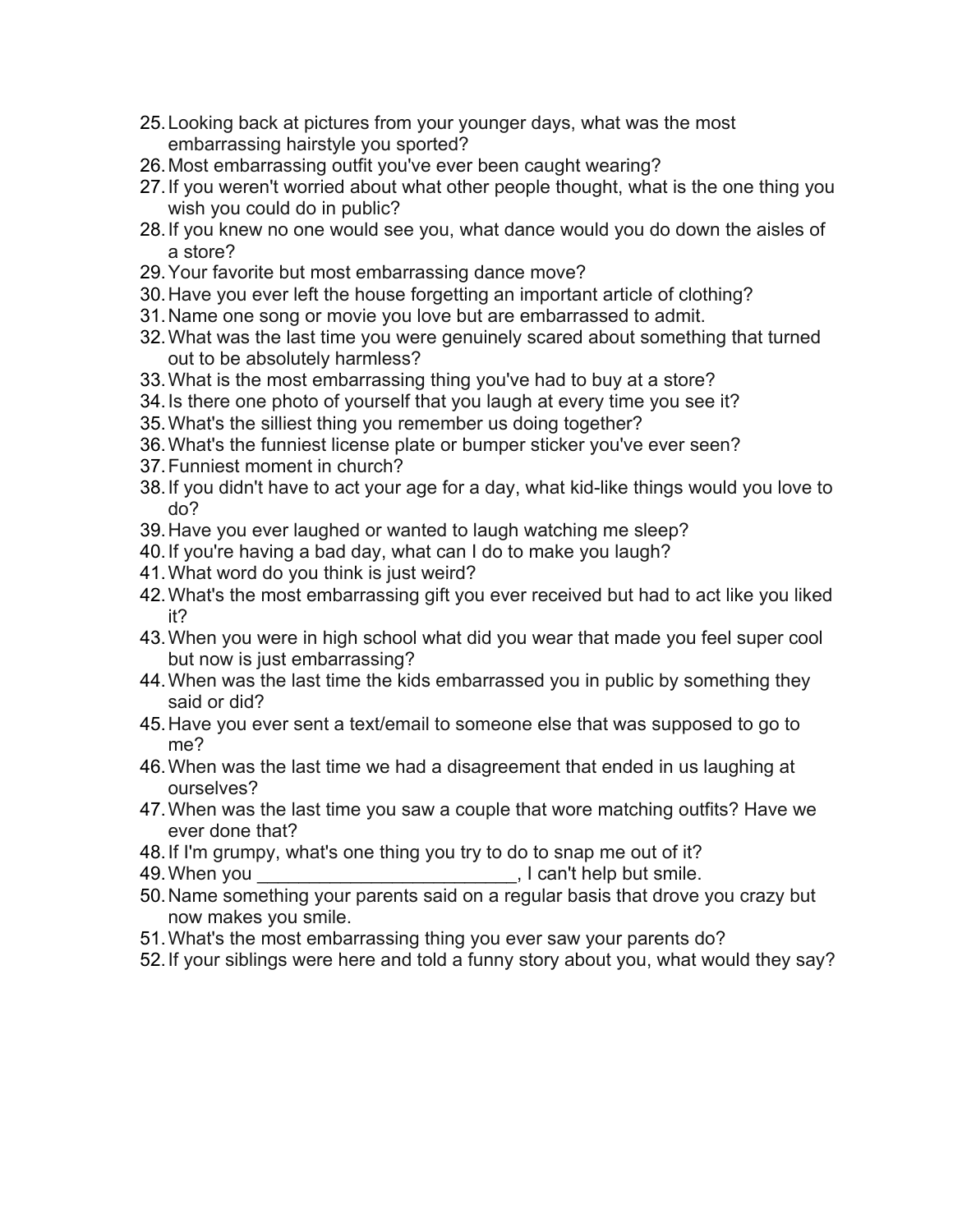# **DREAM**DATE

Picturing a special future for your marriage and family

## **DATE**IDEAS

- 1. Walk Down Memory Lane Bust open those yearbooks and wedding albums. Discuss old friends, classes, favorite teachers, sports and clothing. And don't forget to admire those hairstyles. What do you miss about those days? What do you miss least? If you could go back, what would you change?
- 2. Coronation Date: Honor each other with the royal treatment. What does your spouse enjoy most? A back rub? Uninterrupted listening? A favorite movie? A favorite meal? Your answer to that question determines what you do on your date. Note: This date is actually two in one since each of you gets a turn receiving the royal treatment.
- 3. Plan an Annual Abandon even though it may be years away, plan that trip you've dreamed of taking. Magazines and travel websites will help with the planning. Once your budget is set, put a plan in place together to start saving the money to take your dream trip.
- 4. Take a day and go house hunting. Again, look around at various homes, dream together and make fun of the way others decorate.
- 5. Go to a coffee shop together after dinner and take the Dream52 questions along with you. With a piece of paper, begin writing down the achievable dreams you want to begin pursuing for your marriage and family. After you have come up with an agreed upon list of answers, start putting on paper a plan to begin living out those dreams together.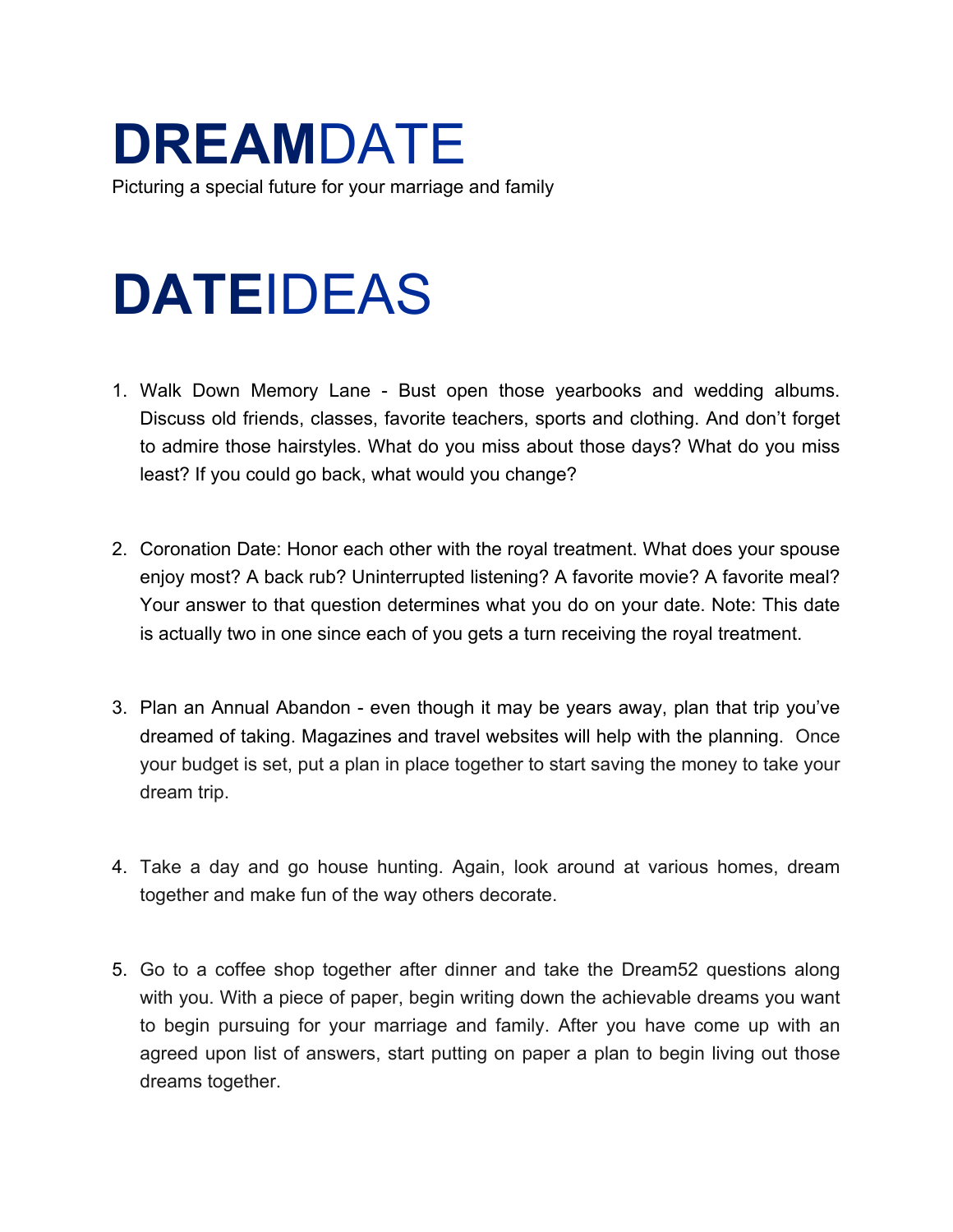- 6. Have dinner in Italy. Or any of your favorite cities or countries. Transport the dream location to your own home. Set up décor to match the locale, dress as if you were in that city/country and cook the native cuisine.
- 7. If there is a hobby or activity you have always wanted to try, use this date night to give it a whirl. If you have never been bowling and would like to learn, give it a try. If it's building large puzzles, sit together and do a puzzle. Perhaps you have never crocheted before but always wanted to learn how. Research it and get the materials together to do it.
- 8. Set up a horseback riding adventure together and have a picnic along your route.
- 9. What is the most inspiring movie you have ever watched? A movie that makes you dream and come alive. Rent this movie and watch it together early in the evening. When you're finished with the movie, sit down together and use the passion and energy you have from watching the movie to dream together about your future as a couple and family.
- 10.Sit down together and put a list of everything you would love to do inside/ outside your home to make it more of what you want. Begin researching building supply stores to find out the costs of each item. You can also search blogs to find cheap ways to redecorate and refurnish to give your home a makeover. Research these blogs together and use a date night to slowly begin a home makeover.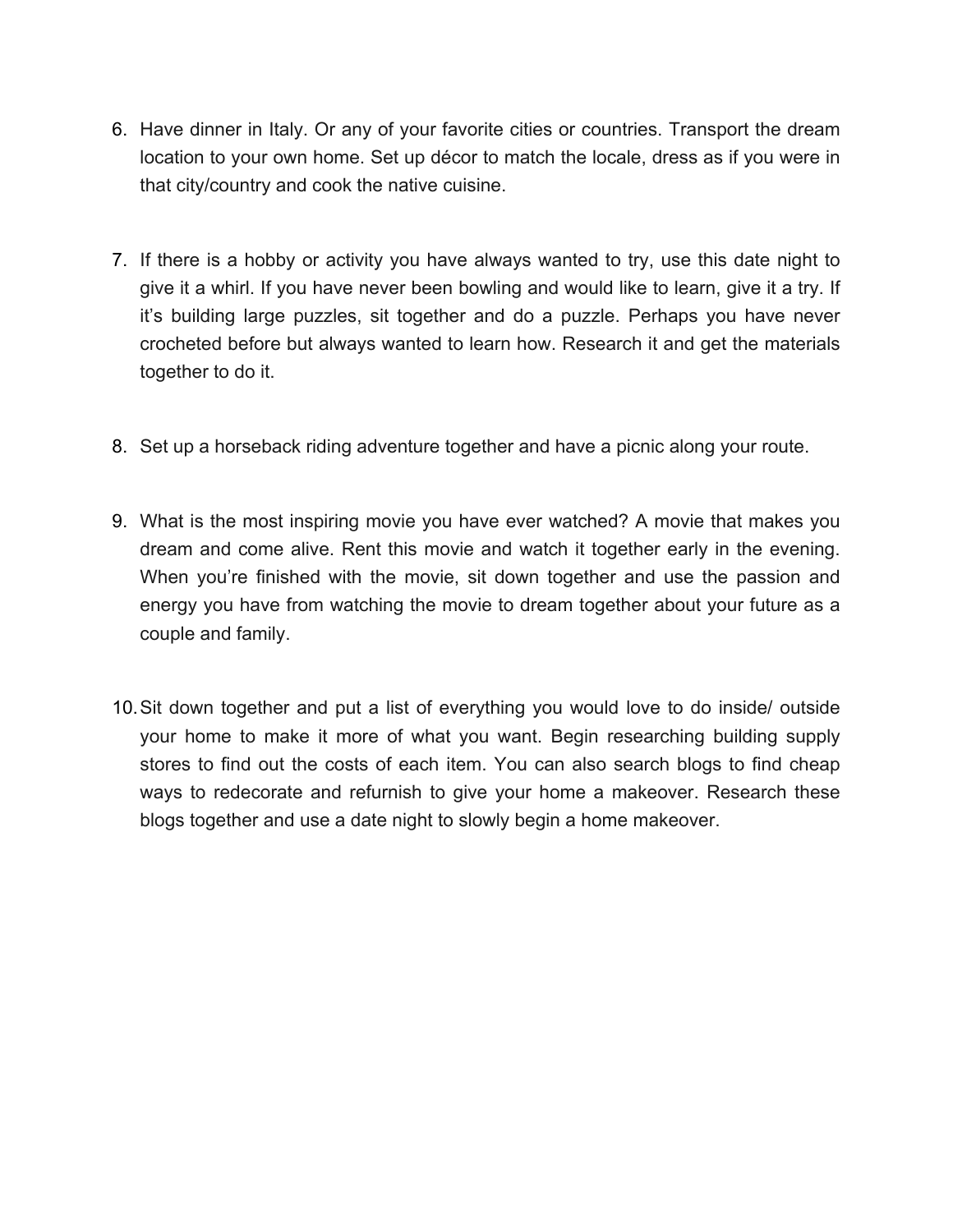## **DREAM**52

1. At this point in your life, which would you choose to make your life better: better physical health, better relationships, more money, different job?

2. If you could rewind to any point in your life, what would you want to relive? Would you enjoy it the same or change it?

- 3. What would you do if you didn't have to work?
- 4. What award would you like to win and for what achievement?
- 5. When do you feel most alive?
- 6. If you could try out any occupation for a year, what would it be?
- 7. How would you spend a perfect day alone?
- 8. You must choose four vacations—all expenses paid, of course— to take with your spouse. Each has a theme: Most Romantic, Most Fun, Most Adventurous, Most Relaxing. Where would you go for each?
- 9.What would you do with ten million dollars?
- 10. If you could take lessons to become an expert at anything, what would it be?

11. Hollywood called. They want to make a movie about you. What would it be about and who would play you?

12. If you could be a professional athlete, regardless of age or physical ability, what sport do you think you would enjoy the most?

- 13. Describe your dream house.
- 14. If you could have dinner with three famous people, living or dead, who would they be?
- 15. Name something you love that no one else seems to like. Or, vice versa, name something everyone seems to love except for you.
- 16. Of the following adventures, which would you choose first and why? a) snow skiing; b) cheese-and-wine night; c) spelunking; d) movie night; e) a pro sports event; or f) camping?
- 17. If you could have a superhero power, what would it be?
- 18. Sing the chorus or one line of your spouse's favorite love song.
- 19. What's the greatest invention of your lifetime?
- 20. What TV sitcom family would you be a member of?
- 21. What is one item you know you should get rid of but never will?
- 22. What were your favorite toys as a child?
- 23. Where do you most enjoy sitting outside your house?
- 24. Name three countries you'd like to visit.
- 25. What celebrity annoys you most?
- 26. Describe your dream car.
- 27. What causes the most stress or conflict in your marriage: financial decisions, sexual expectations, parenting styles, value differences?
- 28. What positive thing do you not say enough to your spouse?
- 29. What would you do with your spouse for the next ten years if you knew they were your last?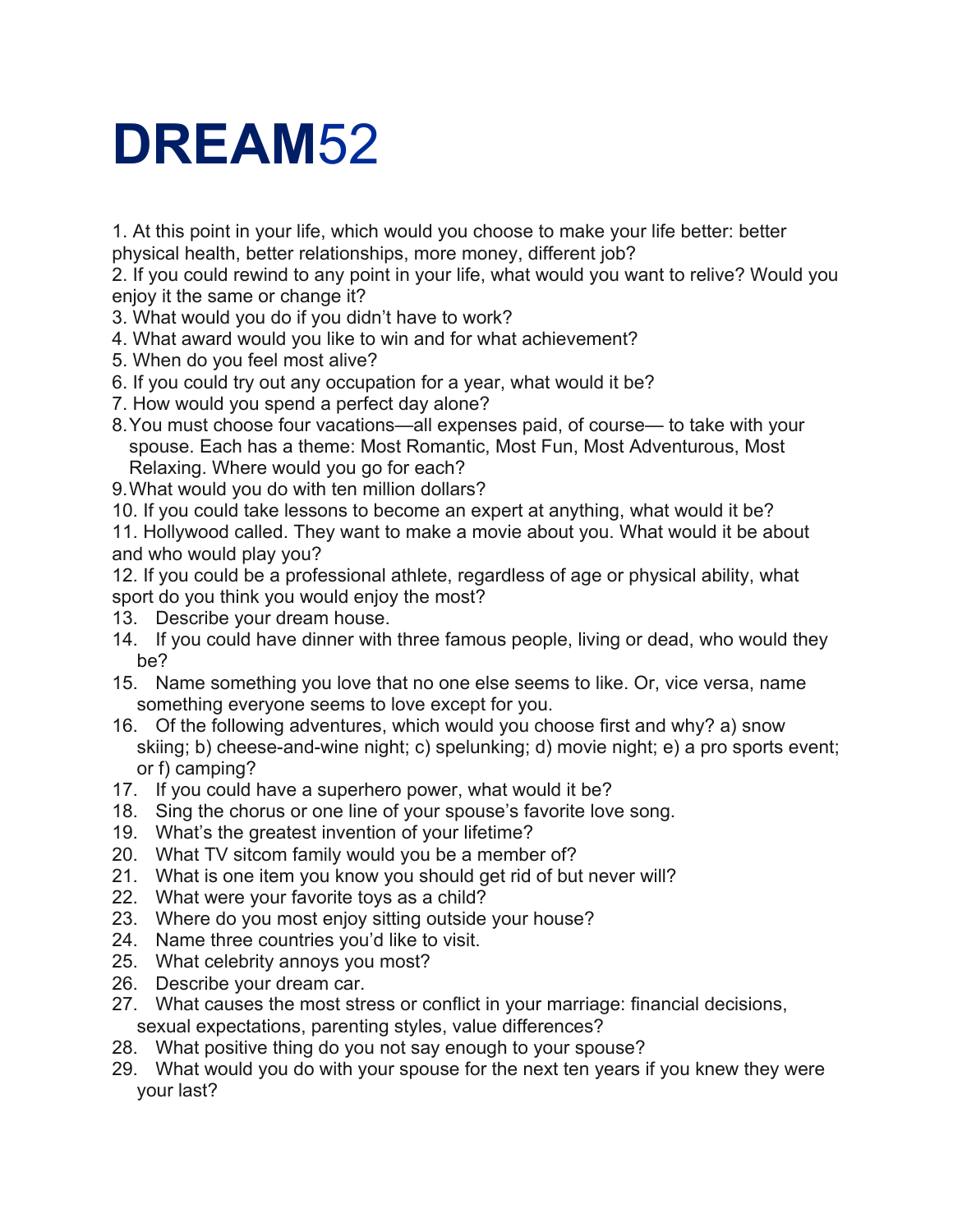- 30. Name one way your spouse makes you feel secure.
- 31. Name one thing you miss about your dating relationship.
- 32. How would you describe your spouse to a stranger?
- 33. What is the sweetest thing your spouse has ever said to you?
- 34. If you had an entire day to spend alone with your spouse, how would you spend it?
- 35. Who proposed, and how was it done?
- 36. What's the most romantic scene from a movie you can think of?
- 37. What is your perfect Valentine's Day date?
- 38. What's the most romantic season of the year?
- 39. How would you like people to describe you at your funeral?
- 40. Tell about an experience that was difficult but necessary in making you the person you are today.
- 41. What is your religious background? In what way has it affected you most?
- 42. If you wrote a book about your life, what would it be called?
- 43. What makes you most humble?
- 44. Name a song that you could really relate to at some point in your life?
- 45. What scares you the most?
- 46. What is the most honest thing you have ever done?
- 47. What's the best advice someone ever gave you?
- 48. What makes you most uncomfortable: being around new people, formal occasions, speaking to a large group?
- 49. On a scale of 1 to 10, how "cool" are you?
- 50. Tell about a favorite childhood memory you made with your family.
- 51. Do you ever catch yourself dreaming about a life without me? What relationships, activities or routines do we need to end today to begin building back dreams with each other?
- 52. Name two or three dreams you and your spouse have for the empty-nesting years. Where will you live? Where will you visit? How will you serve the church? What will your retirement years look like?
- 53. What dreams do we have for our kids?
- 54. How can we better prepare them for the world?
- 55. What are our children learning about hearts for the world?
- 56. What are a few areas in our home we can change to begin developing a deeper love and heart for the world?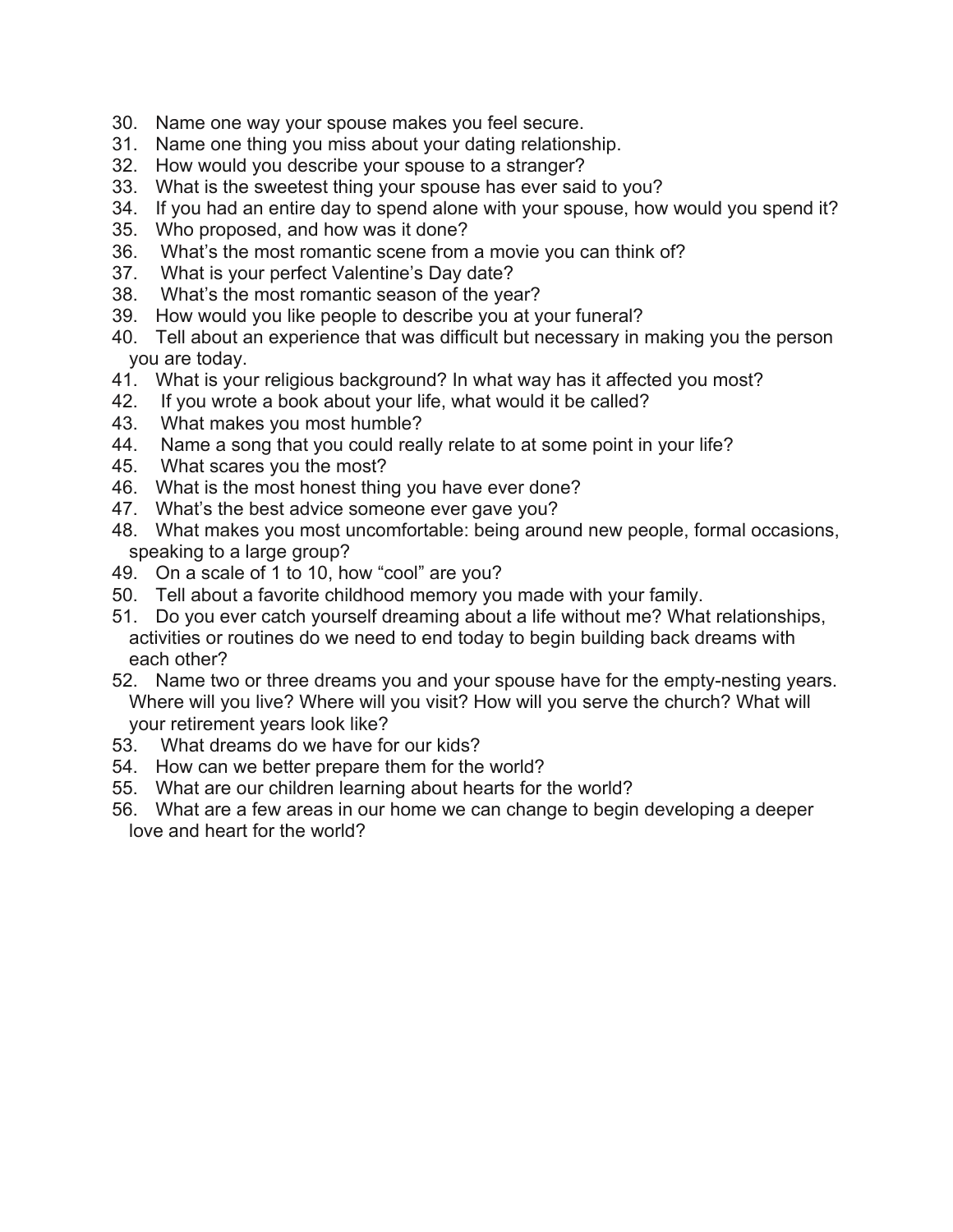# **ADVENTURE**DATE

Trying something new and taking risks

## **DATE**IDEAS

 $\mathcal{L}=\{1,2,3,4,5\}$ 

- 1. Get in a 5k run, walk or hike. You can break it up into one mile increments, so long as you get in the 3.2 miles. This week is designed to get you off the couch and get the blood flowing.
- 2. Get out of your comfort zone together and enjoy the adventure of serving alongside each other. As a couple, volunteer in your community. Serve together at church, sign up for a short term missions trip or volunteer for a local shelter.
- 3. Go to a professional or collegiate sporting event together. If you know nothing about the sport or the event, even better. Stretch yourself for the adventure and try to find the lure behind the event.
- 4. Make a list of the 5 most popular local attractions in your area you have yet to visit. Then rank them in order of popularity or personal interest. Try to go to as many as time and money afford you. Make your list and ranking separate from your spouse then compare lists.
- 5. If we only had \$10 to spend tonight and we had the whole night together, we would

<sup>6.</sup> Save money and live your local dream date night. What restaurant would you most like to go to? What activity, show or event would you attend yet never allow yourself to spend the money on? Pamper yourselves.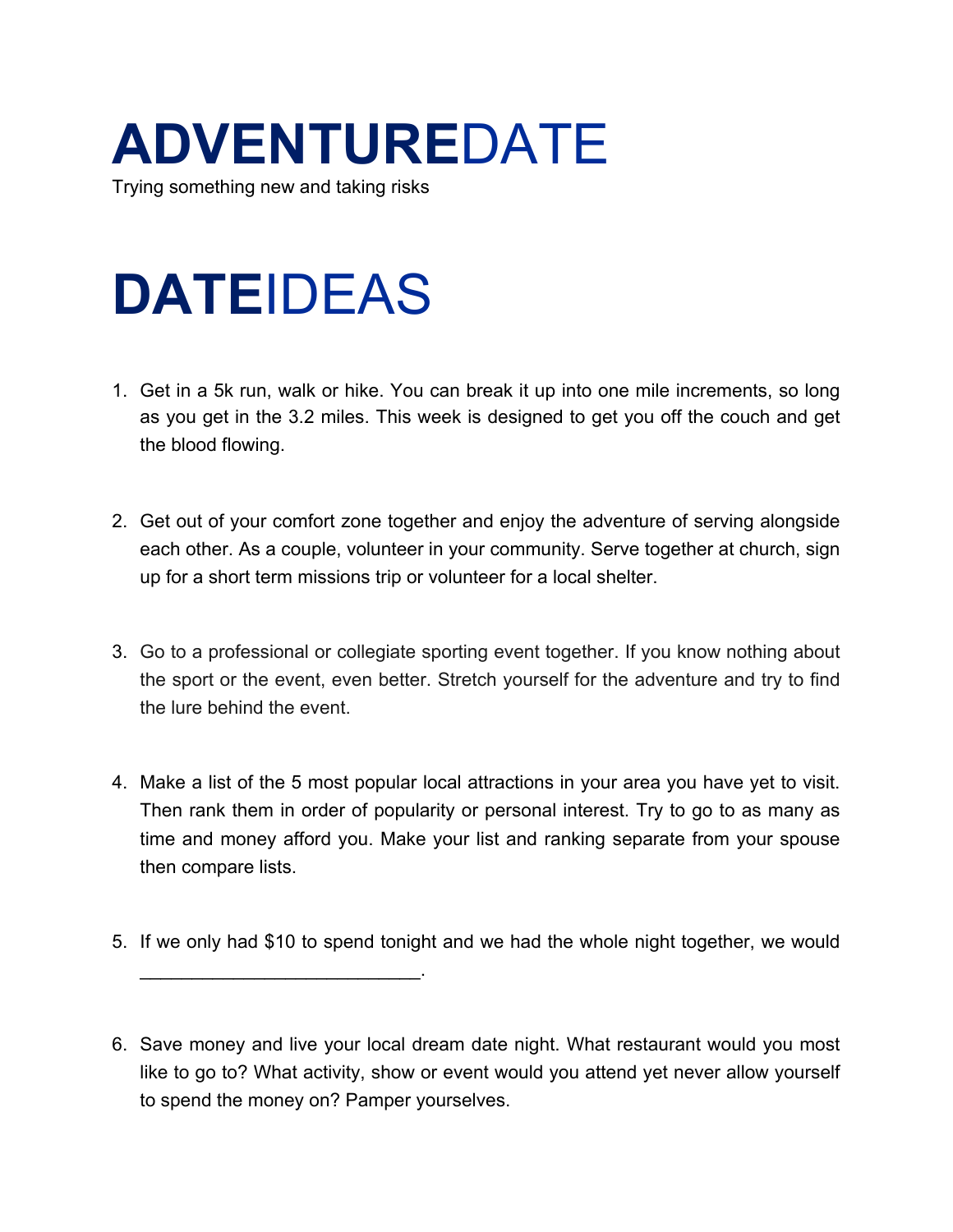- 7. Choose a type of food you have you never tried (e.g. Thai, Mexican, Indian, etc.) and go out to that restaurant together. Be risky with your choice on the menu. Don't be afraid to try something new. Remember, it's about adventure.
- 8. Is there an activity, sport or hobby neither one of you are that good at but would love to try together? Step out of your comfort zones and give it a try. You could go shooting at a gun range, ice skating, kayaking, dance lessons, etc.
- 9. Take a night and rearrange the furniture in your house. Go around and try new concepts and ideas for seeing your home differently. Leave it this way for a few weeks. If you don't like it you can always change it back.
- 10.Dig out old family pictures and videos. Go through each of them and reminisce on old adventures you had together or as a family. Use it as a catalyst to begin talking about and planning your next big adventure together.

### **ADVENTURE**52

- 1. On a scale of 1-10, how adventurous is our life together?
- 2. Would you call me adventurous?
- 3. What is the last totally spontaneous thing we've done together?
- 4. What do you think of when you think of adventure?
- 5. Do I have any adventures personally that you feel get in the way of us as a couple (e.g. hunting, shopping, golf, watching sports, etc.)
- 6. As your spouse, how can I help you be more adventurous?
- 7. The biggest barrier to adventure in our marriage is
- 8. Some creative ways to work around or overcome that barrier include
- \_\_\_\_\_\_\_\_\_\_\_. 9. When it comes to adventure in our marriage, I feel most loved when you\_\_\_\_\_\_\_\_\_\_\_\_\_\_.
- 10.Did you ever see your parents being adventurous?
- 11.Who in your life has shown you a great example of being adventurous?
- 12.When was the last time you felt really brave?
- 13.When was the last time you saw me do something courageous?
- 14.When was the last time we took a big risk as a couple?
- 15.What is your favorite action/adventure movie?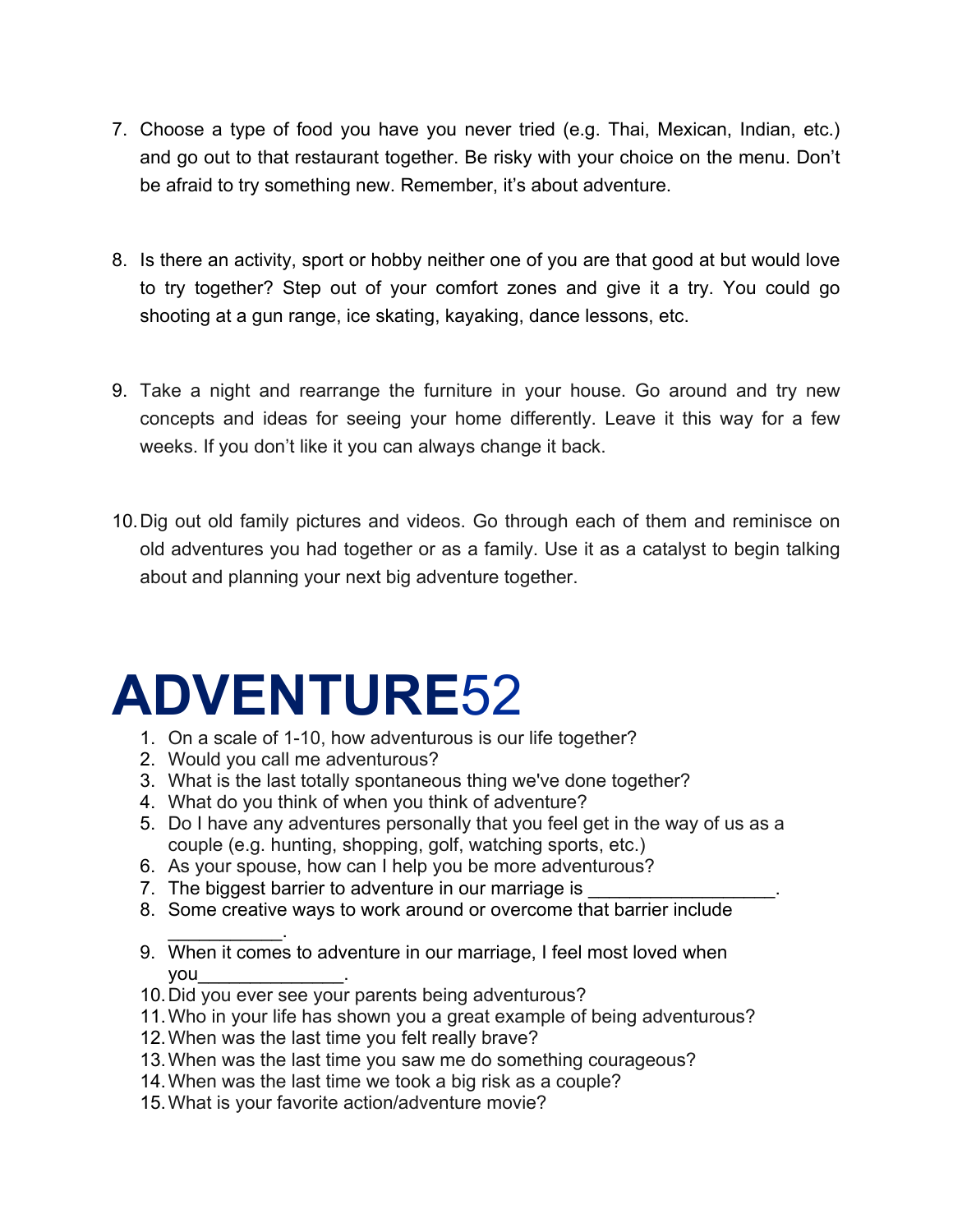- 16. Before I turn \_\_\_\_\_\_\_\_\_\_\_\_\_\_\_ years old, I want to
- 17.Have you ever done something you were really scared to do, just to impress me?
- 18.When was the last time you felt genuinely scared?
- 19.What is your biggest fear?
- 20.Have you ever been in a situation where you wondered if you would actually survive?
- 21.When was the last time you felt truly alive?
- 22. If you could try at least one Extreme sport, what would it be? (e.g. skydiving, snowboarding, bungee jumping, scuba diving, etc.)
- 23. What one outdoor activity would you like me to try?
- 24. The only thing keeping me from exercising more is
- 25. Create a bucket list of 5 outdoor adventures you could accomplish together in the next year (e.g. horseback riding, 4-wheeler riding, snowmobiling, water skiing, etc.)
- 26. Create a bucket list of outdoor adventures you would like accomplish together in the next 5 years? (e.g. skydiving, surfing, scuba diving, go on a safari, etc.)
- 27.What activity/sport/hobby brings out a competitive, adventurous, tenacious spirit in you?
- 28.Create a bucket list of 5 of the world's most iconic places you would like to visit.
- 29.Where in the world are you most afraid to go?
- 30.Would you ever be willing to travel there? Why or why not?
- 31.If we sold all we owned and took off on an adventure for one year, where would we go and what would we do?
- 32.If we could save money and travel abroad, what one place would you like to visit? (Go ahead and start planning it)
- 33. Is there a long weekend available for you to plan a road trip together?
- 34. If you could go away by car for a long weekend, where would you go? Where would you stay? What would you do?
- 35. If you could go away by plane for a long weekend, where would you go? Where would you stay? What would you do?
- 36. What are the 5 most popular local attractions in your area you have yet to visit?
- 37. If we only had \$10 to spend tonight and we had the whole night together, we would
- 38. If money were not an issue, what would your dream date night look like? What restaurant would you most like to go to? Activity?
- 39. What type of food have you never tried (e.g. Thai, Mexican, Indian, etc.) but would be willing to together?
- 40. Is there an activity, sport or hobby neither one of you are that good at but would love to try together?
- 41. Think of a scene from one of your favorite movies and act it out together.
- 42. When was the last time you had a dance party together in your kitchen? Go for it!
- 43. When was the last time we chased each other around the house like a bunch of kids?
- 44. Would you be willing to rearrange our entire house in a very unique way just for something different?
- 45. What is your gut reaction when church leaders ask us to serve?